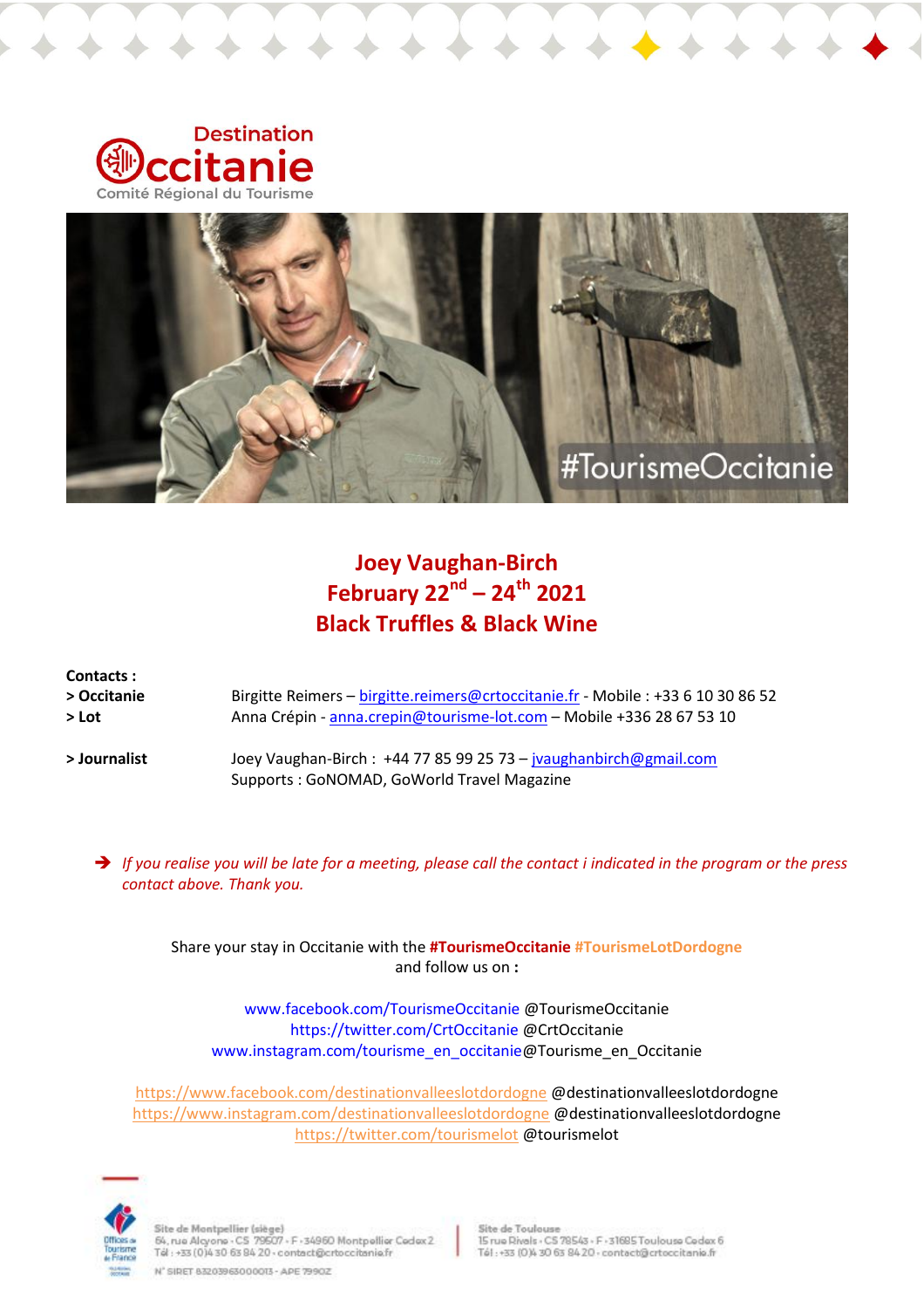

## **February, Monday 22nd**

*à Please indicate our Instagram accounts @Tourisme\_en\_Occitanie* @tourismelot *and our hashtags #TourismeOccitanie* and #TourismeLotDordogne and *[#cahorsvalleedulot](https://www.instagram.com/explore/tags/cahorsvalleedulot/)*

#### Afternoon Arrival in the Lot

Diner and night in Domaine de l'isle Basse à Cahors, 250 route des îles - 46230 Fontanes - Phone : 05 65 22 16 34 - [www.islebasse.fr/](https://www.islebasse.fr/)

# **February, Tuesday 23rd**

*à Please indicate our Instagram accounts @Tourisme\_en\_Occitanie* @tourismelot *and our hashtags #TourismeOccitanie* and #TourismeLotDordogne and *[#cahorsvalleedulot](https://www.instagram.com/explore/tags/cahorsvalleedulot/)*

Léa from the Cahors-Lot Valley tourist office - 09 85 60 89 76 - will join you at the truffle patch in Lalbenque - Follow those GPS coordinates: 44.3371267, 1.5098637

10h00 Meeting with M. Bataille and showcase of « cavage » / truffle search - 11h30 Meeting with Pierre Sourzat by phone : 06 11 70 76 31 Free lunch in Lalbenque 14h00 The Turffle market in Lalbenque 15h15 Depart for Cahors 16h00 Meeting with the Pebeyre family in Cahors – Phone : 05 65 22 24 80 - <https://pebeyre.com/> Adress for the meeting : 66 Rue Frédéric Suisse, 46000 Cahors

> Diner and night at the Domaine de l'isle Basse in Fontanes à Cahors, 250 route des îles - 46230 Fontanes - Phone : 05 65 22 16 34 - [www.islebasse.fr/](https://www.islebasse.fr/)

### **February, Wednesday 24th**

*à Please indicate our Instagram accounts @Tourisme\_en\_Occitanie* @tourismelot *and our hashtags #TourismeOccitanie* and #TourismeLotDordogne and *[#cahorsvalleedulot](https://www.instagram.com/explore/tags/cahorsvalleedulot/)*

10h00 Free discovery of the lovely food market in Cahors (one of the best in all Occitanie) and the city (the 14th century fortified bridge Pont Valentré is a must see)



Site de Montpellier (siège) sue as municipales (SS-2017)<br>- S4, nas Alcyone - CS-79507 - F - 34960 Montpellier Cedex 2<br>- Tél : +33 (0)4 30-63 84 20 - contact@crtoccitanie.fr